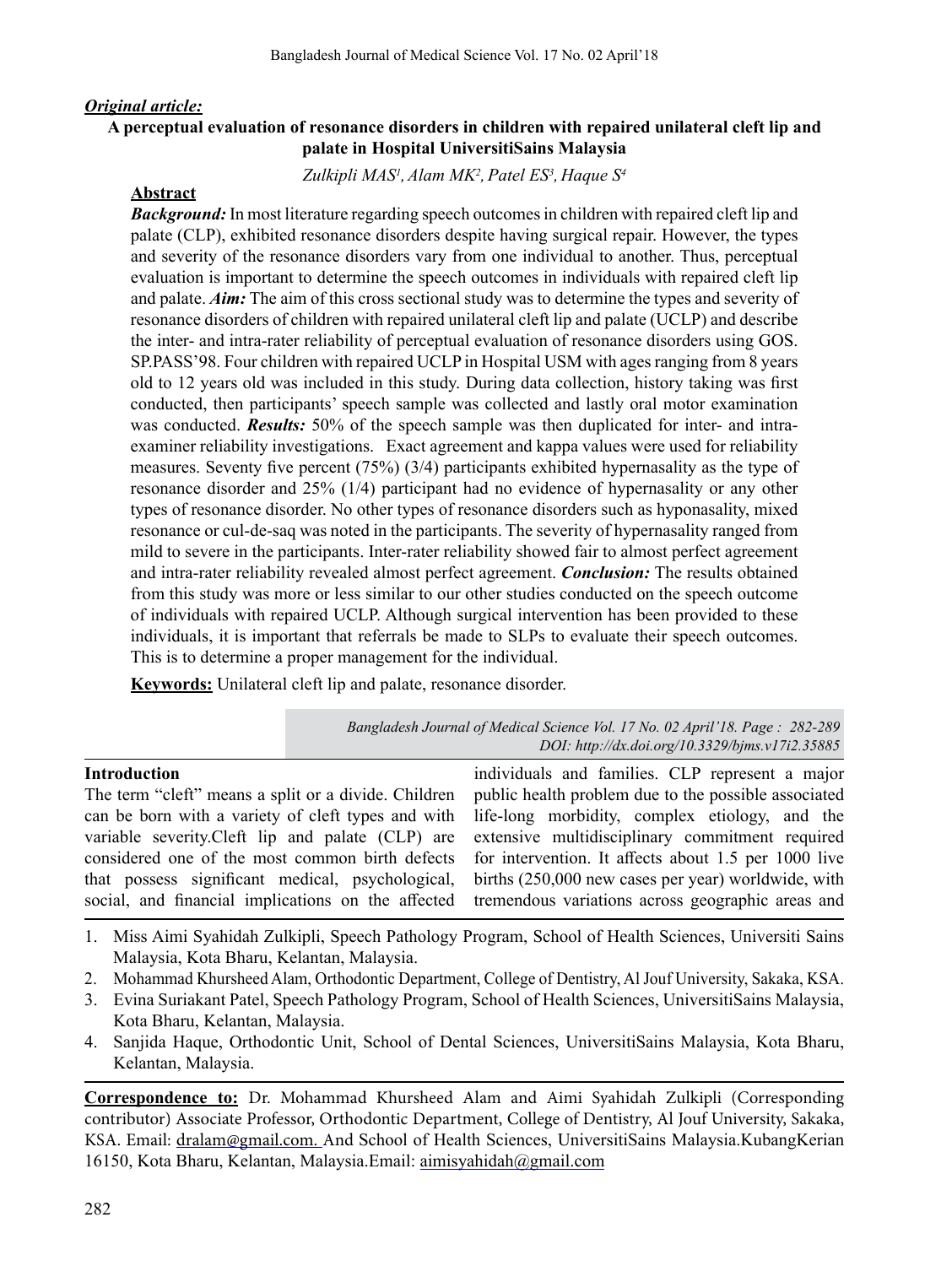ethnic groups<sup>1)</sup>. The etiology of CLP has been thought to be multifactorial with genetic and environmental factors2,3). Multifarious functional problems like feeding, speech, hearing, dental functioning and also psychological dilemma can happen to the patient<sup>4)</sup>. CLP pt requires coordinatedcare from multiple specialties to optimize treatment outcome. It's a complex lengthy treatment plan and several surgeries are essential for the good treatment outcome<sup>5, 6, 7)</sup>. Therefore, treatment outcome of these surgeries like cheiloplasty and palatoplasty can be evaluated by several methods $8-16$ .

Children with CLP frequently demonstrate speech and resonance disorders following primary surgical repair of the palatal cleft<sup>17</sup>. They are at risk for resonance disorders, articulation and also expressive language skills that can affect their communication skills. Despite undergoing palatoplasty surgery, 20% to 30% of repaired cleft palate will demonstrate some degree of velopharyngeal dysfunction, resulting in abnormal speech $17$ ).

When there is an abnormal balance of sound energy in the cavities of the vocal tract (pharyngeal cavity, oral cavity and nasal cavity), this causes resonance disorder. In the speech assessment, the examiner must first determine the type of resonance (normal, hypernasal, hyponasal, cul-de-sac, or mixed) by listening to spontaneous speech<sup>18)</sup>.Resonance distortion is, for the most part, the direct effect of coupling of the nasal space with the oral-pharyngeal space during vowel and vocalic productions<sup>19)</sup>.

The strong relationship between palatal clefting and the presence of hypernasality is so well recognized that in the early years of the field, the presence of hypernasality in a speaker was commonly referred to as "cleft palate speech"<sup>20)</sup>. Resonance disorders is known to affect an individual's communication skills which is important for an individual to fulfill their daily and social needs.

However, it is known that many individuals with repaired CLP still exhibit cleft type speech including articulation disorders, resonance disorders as well as nasal emission. However, the severity and types of resonance disorders exhibited by individuals with repaired CLP is still not known especially in Kelantan. So far only one study has been found where the prevalence of speech disorders among operated CLP children in Northeast Malaysia was investigated but the severity of the disorder was not conducted. Other than that, many studies have been conducted to investigate the speech outcomes in CLP patients but less studies focused only on resonance

disorders. The aim of this study to determine the types and severity of resonance disorders exhibited in children with repaired unilateral cleft lip and palate (UCLP) in Hospital UniversitiSains Malaysia and to describe the inter-rater and intra-rater reliability of perceptual evaluation of resonance disorders using GOS.SP.ASS'98.

# **Materials and Method**

This study was approved by the Ethical Committee of the Hospital UniversitiSains Malaysia (HUSM) [USM/JEPeM/15100354].

This study was designed including children with repaired UCLP who attended Combined Cleft and Craniofacial Deformity Clinic (Combined Clinic) as patients in Hospital USM, Kelantan from year 2013- 2015 and from clinical records from the database of the Record Unit of Hospital USM from year 2003- 2015. Only the children who fitted the age range of 8-12 years old were taken into consideration. Patients' parents were then contacted through telephone to briefly explain about the research and their willingness to participate. Time and date was then set to meet the participants.

The inclusion criterias of our study were -

- 1. Non-syndromic UCLP patient.
- 2. Individual aged 8-12 years.
- 3. Lip surgery and palatoplasty had been performed.
- 4. Speak in BahasaMelayu

The participants were included in this study by convenience sampling, which is a form of nonprobability sampling. All the participants' caregiver from the list were attempted to be contacted. Those who were able to be contacted, fitted the inclusion criteria and were willing to participate in this study, were then recruited as participants for the study. Participants were selected based on caregivers' ease in volunteering and their availability. This ease was mainly due to the fact that the caregivers were provided liberty in determining the time and date to come in for data collection according to their convenience.

Sample size was not calculated for this study as the sample size was taken based on those who were able to participate in the research study. The total number of patients obtained from both sources was 21 patients. Therefore, by only recruiting those who were able to participate in the research study, the sample size consisted of four participants. **Table 1** describe the status of each patient from the two lists.

## **Instruments**

Among the instruments used during this research study was the perceptual speech assessment form: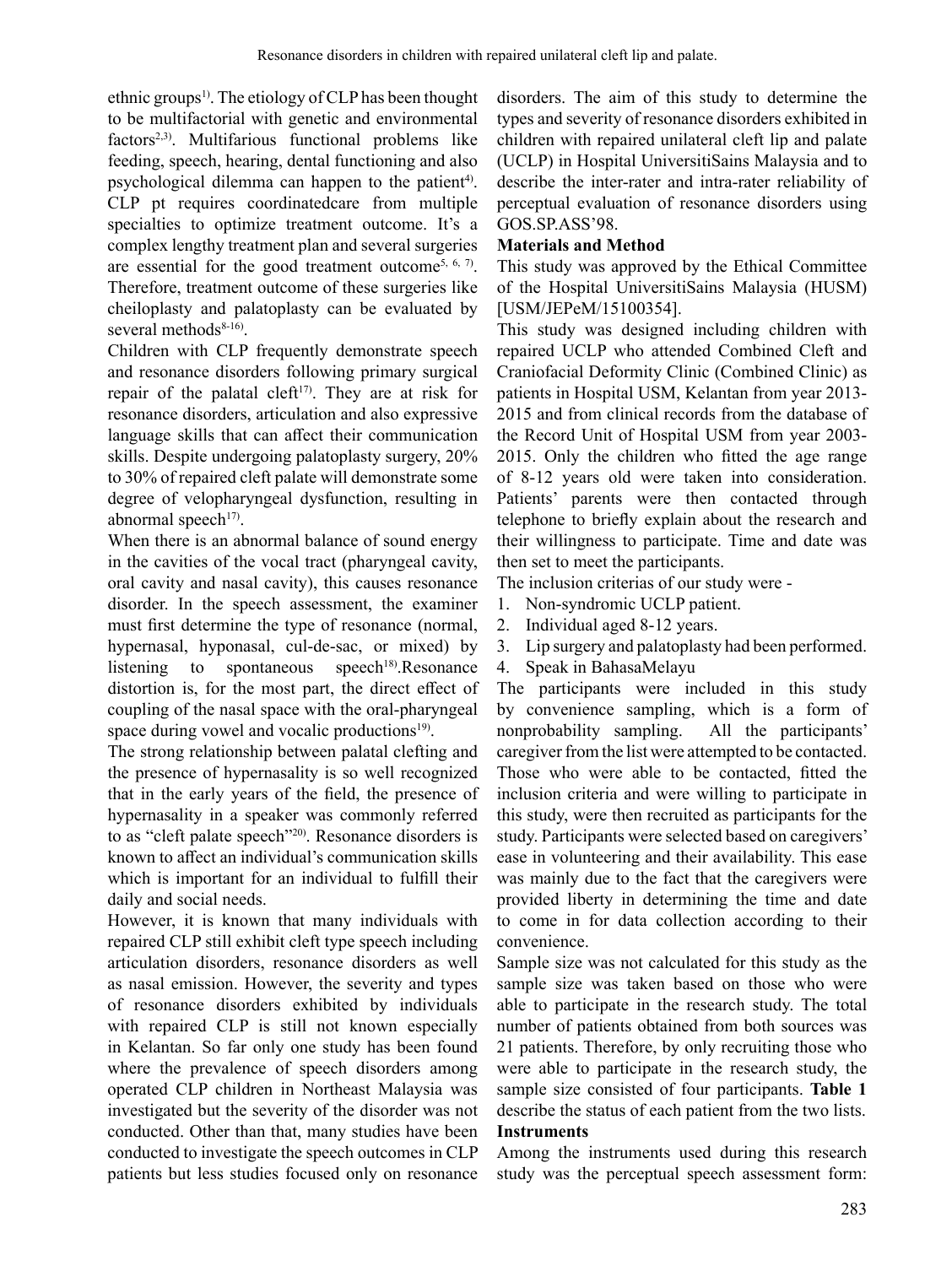Great Ormond Street Speech Assessment (GOS. SP.ASS' 98). This perceptual speech assessment form was used to determine the types and severity of resonance disorders from participants' speech sample. The section used for administration was on resonance which consisted of 4 types which were hypernasal, hyponasal, mixed resonance and cul-desaq. Grading system was only present for hypernasal resonance and hyponasal resonance according to the assessment form. **Table 2** shows the grading system (severity rating) of Hypernasalresonance and hyponasal resonance.

A validated speech stimuli in the Malay language was also used. Hasherahet al<sup>21)</sup> conducted a study to establish normative nasalance scores for a set of newly developed stimuli in Malay. Hence, this new standardized stimuli in the Malay language was used to obtain participants' speech sample. Permission was obtained from its developer for usage in this study.

Another instrument used was a case history and oral motor examination form from KlinikPertuturanBahasa (KPB), PPSK. The form was used to conduct history taking to obtain more information about the participants and also to perform oral motor examination to check on the structures and functions of participants' speech mechanism. An audio recorderof the modelSONY Stereo IC Recorder, ICD-UX543F was also used to record participant's speech sample.

# **Method**

On the day of data collection, history taking was first conducted to obtain information regarding the antenatal history, birth history, postnatal history, medical history, hearing status, language development as well as involvement of other professionals of the participants. After that participants' speech samples were collected. Conversational speech was first collected through building rapport with the participants. Participants were then required to read a series of speech stimuli in BahasaMelayu and their speech samples were recorded using an audio recorder and used for data analysis for the study. Once the participant's speech sample was obtained, oral motor examination was performed to examine the participant's oral structures and function. Specifically, participants' range of motion and strength of the tongue, lips and jaw was examined. Any presence of fistula or bifid uvula was also examined.

A group of four listeners participated in this research study. Three of the listeners were certified SLPs and another one was the researcher herself. The

three certified SLPs are with more than five years of experience in the field of cleft palate speech. The researcher was also trained during attachments in the Combined Cleft and Craniofacial Deformity Clinic in Hospital USM from January 2016 till April 2016. **Data analysis** 

# A transcription for each of the participant's speech samples was done first by listening to the audio recordings. The transcription was done by referring to the International Phonetic Alphabets (IPA) and extIPA for disordered speech. After transcribing, a perceptual evaluation was performed from the audio recordings of the speech samples together with the transcriptions. The participants'speech samples were classified into types of resonance disorders and given a rating of severity for their resonance disorders using GOS.SP.ASS' 98 form.

# **Reliability Investigations**

The inter-examiner reliability was done by three certified speech-language pathologists (SLPs). 50% of the audio recordings of the speech samples were emailed to the respective SLPs and GOS.SP.ASS'98 forms were given to each SLP. The SLPs were required to listen to the audio recordings, determine the types of resonance disorders and give ratings on the severity of resonance disorders using the GOS. SP.ASS'98 form for each of the participant. The SLPs were also informed that their ratings will be used as comparison to determine the inter-rater reliability. The SLPs were given one week to complete their ratings.

The intra-examiner reliability was also done with one week duration in between the initial rating and second rating. The researcher listened to all of the audio recordings of the speech samples and together with the transcriptions, determined the types of resonance disorders and gave ratings on the severity of resonance disorders using GOS.SP.ASS'98 form. **Statistical analysis**

The data was analysed statistically using IBM Statistical Package for Social Sciences (SPSS) Version 22.0. The analysis of the data regarding the types and severity of speech disorders were interpreted in the form of tables. The intra- and interexaminer agreements were analyzed with the kappa statistics. According to Landis & Koch<sup>22)</sup>, the kappa values of the intra- and inter-examiner agreements were interpreted. Kappa is a reliability measure that compares obtained agreements with expected agreements by chance. A kappa value of 0 indicates no agreement and a value of 1 indicates perfect agreement.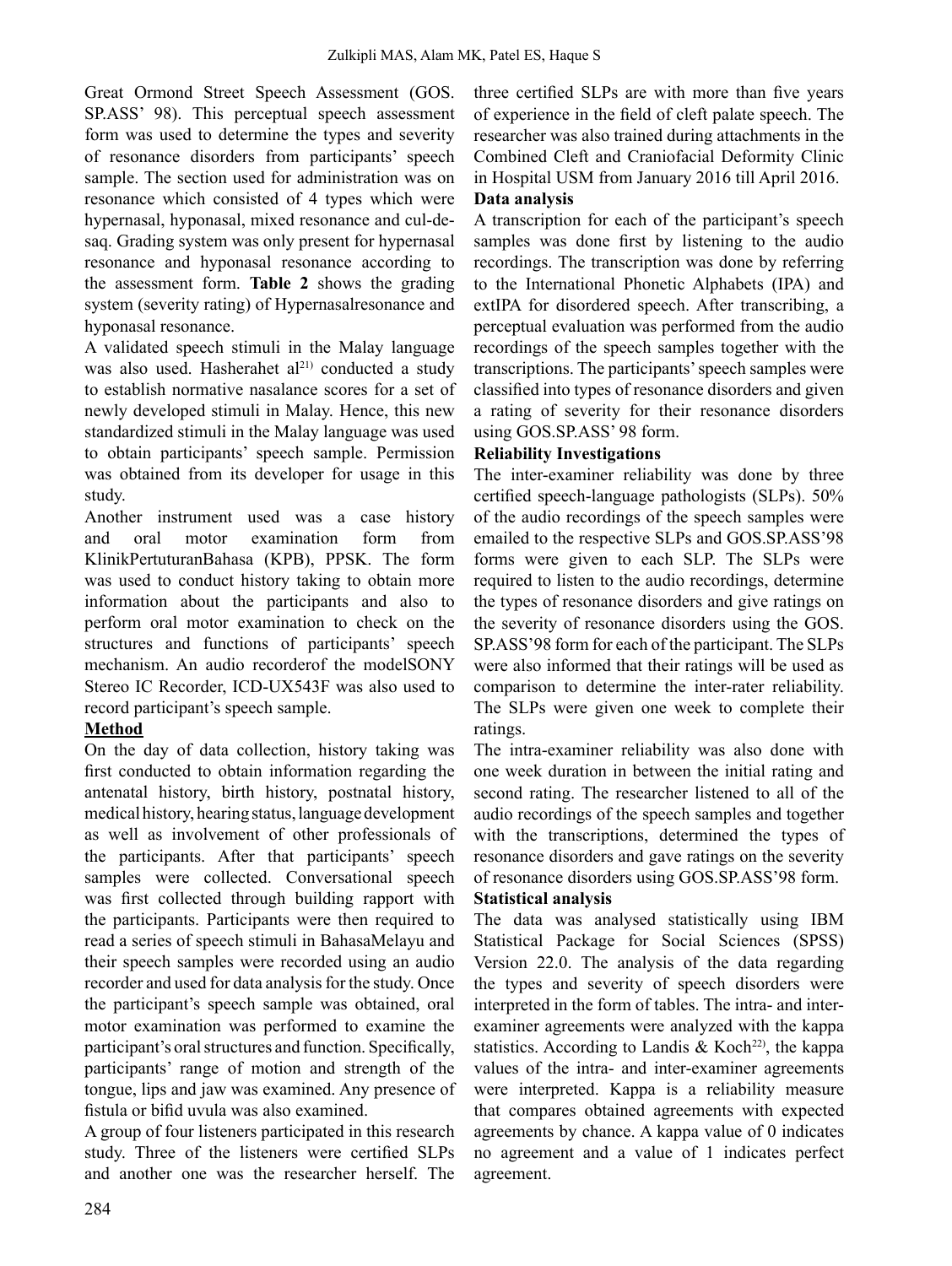# **Results**

# **Demographic Data**

**Table 3** shows demographic data of each participant in this research study including their age, gender, type of cleft, age of lip repair and palatoplasty, age at which started speech therapy and duration of speech therapy.

# **Perceptual Evaluation on Types of Resonance Disorders**

Perceptual evaluation was carried out by first determining the types of resonance disorders exhibited by the participants based on GOS.SP.ASS' 98 by listening to the audio recordings of the speech samples. **Table 4** shows the results of descriptive analysis of types of resonance disorders exhibited by the participants where a total of 3 participants exhibited hypernasality. None of the participants exhibited hyponasality, mixed resonance or cul-desaq. One of the participant had no resonance disorder despite having repaired UCLP.

**Figure 1** shows the presence of hypernasality among the participants where 75% (3/4) participants had resonance disorders of hypernasality and 25% (1/4) participant had no hypernasality.

## **Perceptual Evaluation on Severity of Resonance Disorders**

 A rating of the severity of the participants' resonance disorders were given using GOS.SP.ASS' 98 by listening to the audio recordings of the speech samples. Transcriptions of the speech samples of the participants were also done to help give ratings of severity of the participants' resonance disorders. Since 3 participants exhibited hypernasality as the type of resonance disorder and one had no resonance disorder, the results of the severity of hypernasality of the 3 participants after performing descriptive analysis has been summarized in **table 5**.

# **Intra- and Inter-examiner reliability**

Table 6 shows the results of Intra- and Inter-examiner reliability.

# **Discussion**

Historically, speech characteristics have been an integral part of any description of sequelae of cleft palate19). In this study, 75% of the UCLP participants presented with hypernasality and 25% of them had no hypernasality. This results were comparable with findings from a study conducted by Normasturaet al<sup>17)</sup> where hypernasalityoccured in 75% of BCLP children and  $57.7\%$  of UCLP children. Kuehn and Moller<sup>19)</sup> reported that excessive nasality or hypernasality is probably the signature characteristics of persons with cleft palate. As seen in this study, most of the participants exhibited hypernasality as the resonance disorder. None of them had hyponasality, mixed resonance or cul-de-saq. This is supported by a study done by Normasturaet al<sup>17)</sup> where the only speech abnormality in BCLP and UCLP children noted was hypernasality. Brunnegard & Lohmander<sup>23</sup> also stated that the prevalence of hypernasality in the UCLP group of their study was higher than in other comparable published materials which was evident in the current investigation.

There are many factors that can lead to the presence of hypernasality. Hypernasality is most often caused by either having a fistula or impaired velopharyngeal closure. As there was no evidence of fistula in the participants of this study through oral motor examination, another possible cause to hypernasality in the participants could have been impaired velopharyngeal closure. This term encompasses two main causes of the impairment of velopharyngeal closure24). The first is velopharyngeal insufficiency which indicates structural abnormalities and the second is velopharyngeal incompetency which indicates functional abnormalities. Either one of them could have caused hypernasality, as the impairment in velopharyngeal closure causes sounds that should be resonated in the oral cavity to resonate in the nasal cavity especially during production of vowels and voiced consonants. However, the cause of impaired velopharyngeal closure is best determined through instrumental assessments such as nasopharyngoscopy for direct imaging which would confirm the cause of hypernasality. Although all participants of this study had already undergone lip surgery and palatoplasty, this is to decide if the particular individual should proceed for further surgical intervention if the cause is of velopharyngeal insufficiency or proceed with speech therapy if the cause is of velopharyngeal incompetency.

Another factor that can lead to hypernasality is hearing problems. According to Sharma and Nanda<sup>25</sup>), hearing loss is a well-known complication in cleft individuals. Hearing loss in turn will then lead to a distorted speech sound production becausethe way speech sounds are perceived will be affected. Intact hearing is a crucial aspect in speech sounds development and also in resonance. Thus,it was made sure that the participants involved in the research study were those who had no developmental hearing problems. This exclusion criterion was to eliminate the possibility of including participants who could have resonance disorders due to hearing difficulties. Thus, it is suffice to say that the hypernasality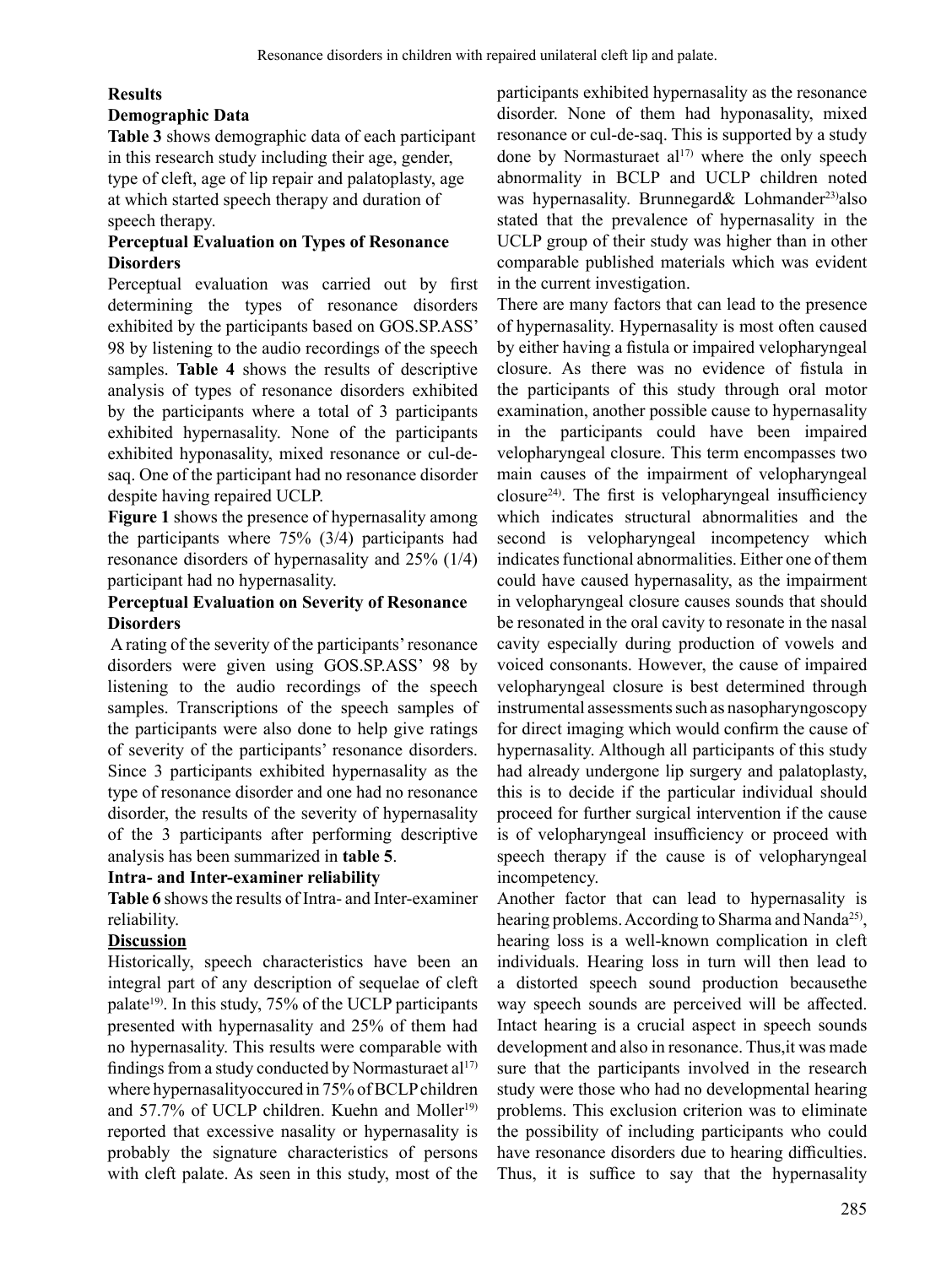exhibited by the participants in this study was not caused by any hearing problems.

Results of this study also indicated that 75% of the participants who exhibited hypernasality had a severity rating ranging from mild to severe. A study by Abdullah as cited by Normastura et al., (2008) on Malaysian CLP patients in Hospital UniversitiKebangsaan Malaysia (HUKM) also found that 73.7% of BCLP patients demonstrated mild to severe hypernasality. All of the participants in this study had attended speech therapy for a certain period but have been defaulted later on due to unknown reasons. Only one participant who attended speech therapy for 1 year showed no evidence of resonance disorder. This finding was almost similar to outcomes from another study conducted by Hardin Jones and Jones<sup>26)</sup> where 37% of the children demonstrated moderate to severe hypernasality despite having undergone speech therapy.

One factor that normally contributes to the difference in severity of resonance disorder is because of the duration of undergoing speech therapy. The longer the duration of attending speech therapy, the better the speech outcome will be. However, in this study one of the participant that has been undergoing speech therapy for 4 years still exhibited severe hypernasality while another participant who had been undergoing speech therapy for 1 month demonstrated mild hypernasality. Although there is a difference between the duration of undergoing speech therapy and the severity rating of the participant, the frequency in which participants went for speech therapy was not known.

In consequence, perceptual speech assessment is central to the evaluation of speech outcomes associated with cleft palate and velopharyngeal dysfunction<sup>27)</sup>. Information such as the types and severity of resonance disorders gathered through perceptual assessment can act as a baseline for SLPs to further manage a CLP case. From the perceptual assessment, the SLP would be able to choose the

correct technique to be used for therapy to tackle the specific type of resonance disorder. In addition, the data serves as a basis for decision making for secondary surgery if needed by the particular individual and also determine the frequency of speech therapy needed.

## **Conclusion**

The research data revealed that 75% (3/4) participants exhibited hypernasality as the type of resonance disorder and 25% (1/4) participant had no evidence of hypernasality or any other types of resonance disorder. Likewise, no other types of resonance disorders such as hyponasality, mixed resonance or cul-de-saq was noted in the participants of this research study. This indicated that hypernasality is one of the most common resonance disorder that is being exhibited.

Correspondingly, the severity of the participants' hypernasality ranged from mild to severe. This could be influenced by the frequency of speech therapy attended by the participants and the age at which they started speech therapy.

Other than that, this study revealed inter-rater reliability of fair to almost perfect agreement with kappa values and an exact agreement ranging from 50% to 100%. On the other hand, intra-rater reliability showed almost perfect agreement with kappa values and an exact agreement of 100%. Similarities in perceptual ratings of resonance disorders by the SLPs and the researcher herself indicates a high reliability in the assessment

## **Abbreviations**

CLP- cleft lip and palate UCLP- unilateral cleft lip and palate SLPs- speech-language pathologists IPA- International Phonetic Alphabets **Achknowledgements** None declared **Conflict of interest** The authors have declared that no COI exists.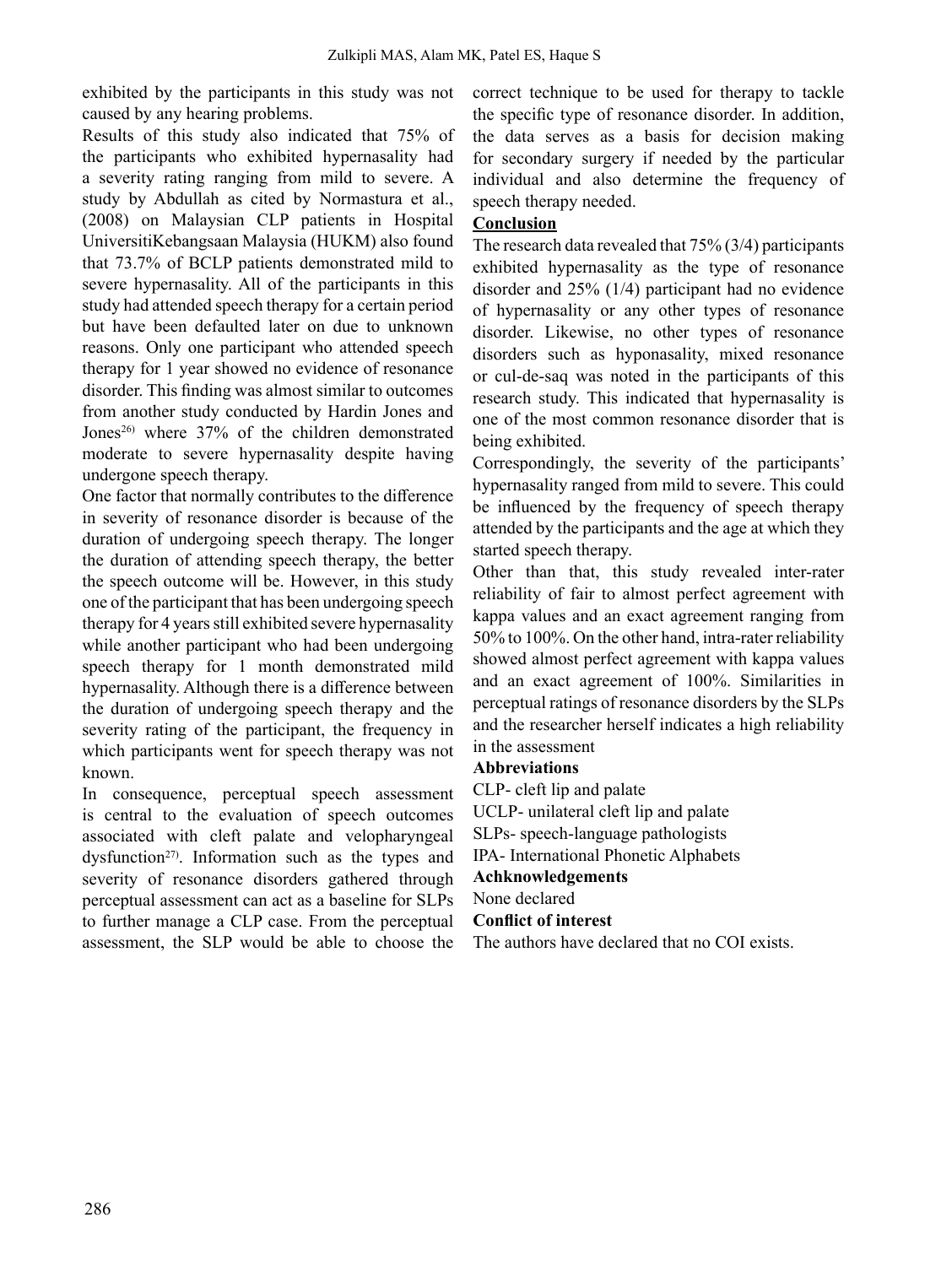Resonance disorders in children with repaired unilateral cleft lip and palate.

| <b>Status</b>                                              | Number of patients from<br><b>Combined Cleft and Craniofacial</b><br><b>Deformity Clinic HUSM (2013-</b><br>2015) | <b>Number of patients from</b><br>Record Unit HUSM (2003-<br>2015) |  |  |
|------------------------------------------------------------|-------------------------------------------------------------------------------------------------------------------|--------------------------------------------------------------------|--|--|
| Voicemail                                                  |                                                                                                                   |                                                                    |  |  |
| Could not be contacted                                     |                                                                                                                   |                                                                    |  |  |
| Refused to participate                                     |                                                                                                                   |                                                                    |  |  |
| Could be reached but did not fit the<br>inclusion criteria |                                                                                                                   |                                                                    |  |  |
| Agreed to participate                                      |                                                                                                                   |                                                                    |  |  |
| Live in other states                                       |                                                                                                                   | 3                                                                  |  |  |
| Total                                                      |                                                                                                                   |                                                                    |  |  |

| Table 1. Number of patients from Combined Cleft and Craniofacial Deformity Clinic HUSM (2013-2015) |
|----------------------------------------------------------------------------------------------------|
| and from Record Unit HUSM (2003-2015) according to status                                          |

**Table 2.**The grading system (severity rating) of Hyper-nasalresonance and hypo-nasal resonance.

| Hyper-nasal resonance |                                                                                                                                     |  |  |  |
|-----------------------|-------------------------------------------------------------------------------------------------------------------------------------|--|--|--|
| Grade 0               | Normal tone                                                                                                                         |  |  |  |
| Grade 1               | Hyper-nasal resonance perceived on vowels and approximants                                                                          |  |  |  |
| Grade 2               | Hyper-nasal resonance perceived on vowels and approximants, have<br>weakened consonants with nasalization of voiced consonants      |  |  |  |
| Grade 3               | Includes all of the above characteristics of hyper-nasality and the<br>replacement of /b d $g$ / by their nasal equivalents /m n N/ |  |  |  |
| Hypo nasal resonance  |                                                                                                                                     |  |  |  |
| Grade 0               | Normal tone                                                                                                                         |  |  |  |
| Grade 1               | Moderate hypo-nasality where nasal consonants are slightly denasal                                                                  |  |  |  |
| Grade 2               | Nasal consonants are perceived as plosives                                                                                          |  |  |  |

**Table 3.** Demographic data of participants

| Participant    | Age<br>(years) | Gender | Side of<br><b>UCLP</b> | Age<br>(months)<br>of Lip<br>Repair | Age<br>(months) of<br>Palatoplasty | Age<br>(years)<br>at which<br>started<br><b>Speech</b><br><b>Therapy</b> | <b>Duration</b><br>of Speech<br><b>Therapy</b> |
|----------------|----------------|--------|------------------------|-------------------------------------|------------------------------------|--------------------------------------------------------------------------|------------------------------------------------|
|                | 9              | Female | Left                   | 3                                   | 7                                  | 3                                                                        | 6 years                                        |
| 2              | 12             | Male   | Left                   | 3                                   | 3                                  | 6                                                                        | 4 years                                        |
| 3              | 9              | Female | Right                  | 3                                   | 11                                 | $\overline{4}$                                                           | 1 month                                        |
| $\overline{4}$ | 12             | Male   | Midline                | 6                                   | 12                                 | 5                                                                        | 1 year                                         |

**Table 4.** Types of resonance disorders exhibited by participants

| <b>Type of Resonance Disorders</b> | <b>No. of Participants</b> |
|------------------------------------|----------------------------|
| Hypernasal                         |                            |
| Hyponasal                          |                            |
| Mixed Resonance                    |                            |
| Cul-de-saq                         |                            |
| None                               |                            |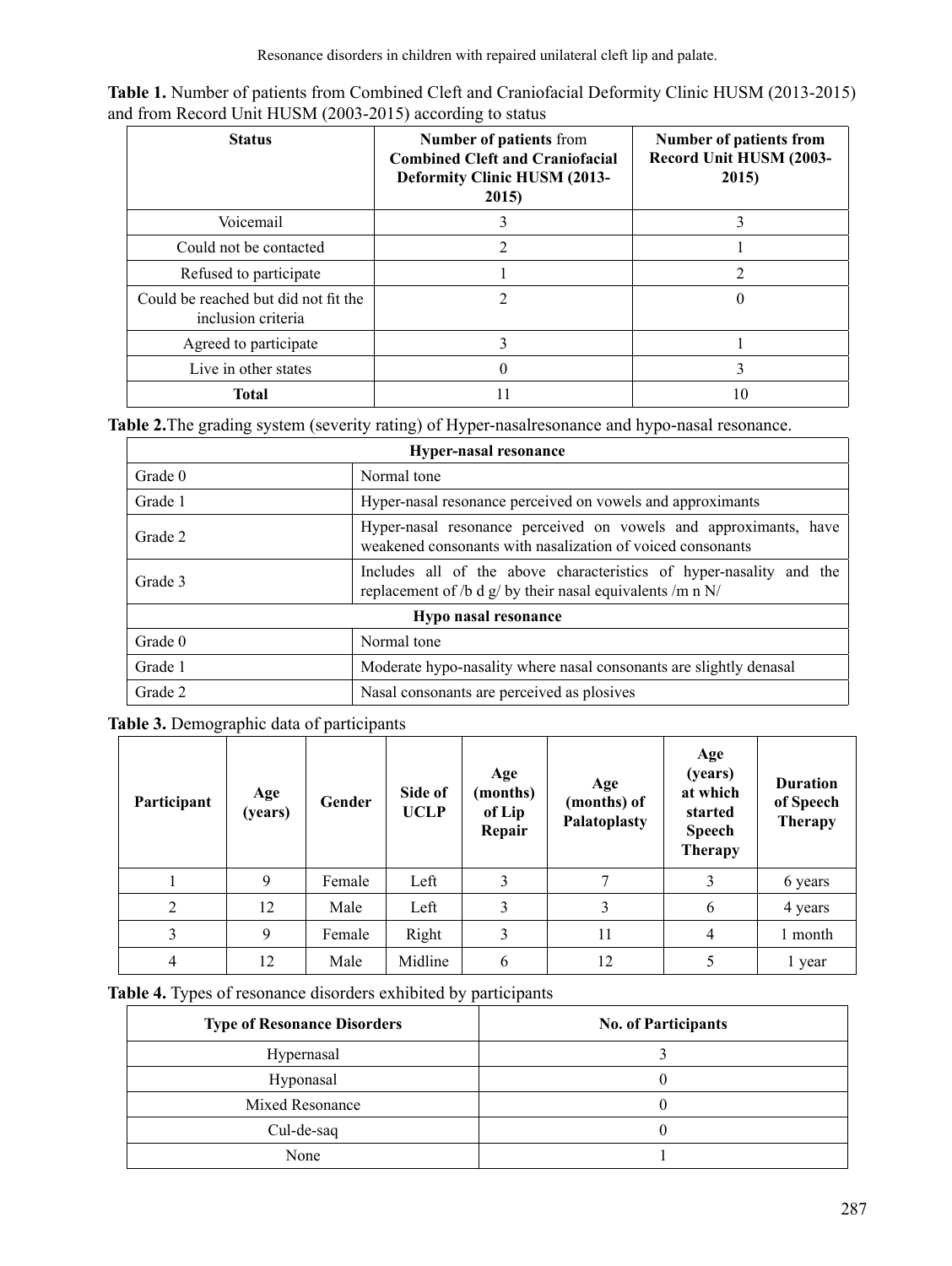## Zulkipli MAS, Alam MK, Patel ES, Haque S

| Participant | <b>Severity of Hypernasality</b> | <b>Consistency of</b><br><b>Hypernasality</b> |
|-------------|----------------------------------|-----------------------------------------------|
|             | Grade 2                          | Inconsistent                                  |
|             | Grade 3                          | Consistent                                    |
|             | Grade 1                          | Inconsistent                                  |

## **Table 5.** Severity and consistency of hypernasal resonance of the 3 participants

\* Grade 0-None, Grade 1-Mild, Grade 2-Moderate, Grade 3-Severe

|  |  | Table 6. Intra- and Inter-examiner reliability |  |
|--|--|------------------------------------------------|--|
|  |  |                                                |  |

| <b>Intra-examiner agreements</b> |                            |                       |  |  |  |  |  |
|----------------------------------|----------------------------|-----------------------|--|--|--|--|--|
| <b>Speech Samples</b>            | <b>Exact Agreement</b> (%) | Kappa value           |  |  |  |  |  |
|                                  | 100                        | 1.00                  |  |  |  |  |  |
| $\overline{2}$                   | 100                        | 1.00                  |  |  |  |  |  |
| 3                                | 100                        | 1.00                  |  |  |  |  |  |
| $\overline{4}$                   | 100                        | 1.00                  |  |  |  |  |  |
| <b>Inter-examiner agreements</b> |                            |                       |  |  |  |  |  |
| <b>SLP</b>                       | Exact Agreement $(\% )$    | <b>Weighted Kappa</b> |  |  |  |  |  |
| 1 and $2$                        | 50%                        | 0.33                  |  |  |  |  |  |
| $2$ and $3$                      | 50%                        | 0.33                  |  |  |  |  |  |
| 1 and $3$                        | 100%                       | 1.00                  |  |  |  |  |  |



Figure 1: Presence of hypernasality among the participants